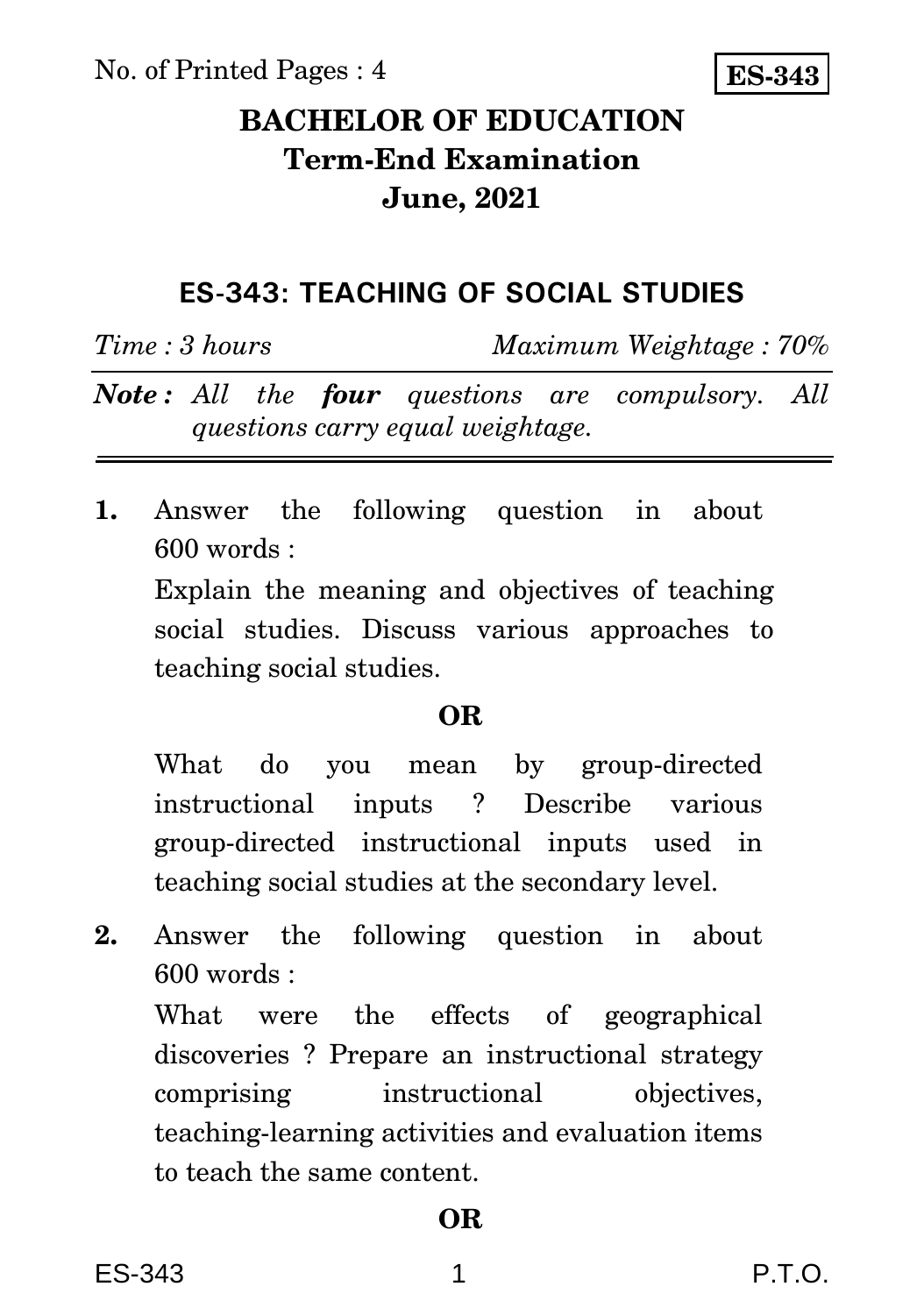Differentiate between the social infrastructure and the economic infrastructure. Prepare an international strategy comprising instructional objectives, teaching-learning activities and evaluation items to teach the differences.

- **3.** Answer any *four* of the following questions in about 150 words each :
	- (a) Explain the concept of 'totality of environment'. How will you teach this content ?
	- (b) What are major physical divisions of India ? State three instructional objectives on this content.
	- (c) Differentiate between quantitative and qualitative assessments in social studies.
	- (d) State the indicators of economic development. Mention instructional media that you will use to teach this content.
	- (e) Explain the meaning and use of brainstorming in teaching social studies.
	- (f) Illustrate, with an example, the use of demonstration in teaching of social studies.
- **4.** Answer the following question in about 600 words :

Select a topic of your choice from social studies curriculum at secondary school level.

Prepare a lesson plan on the same topic.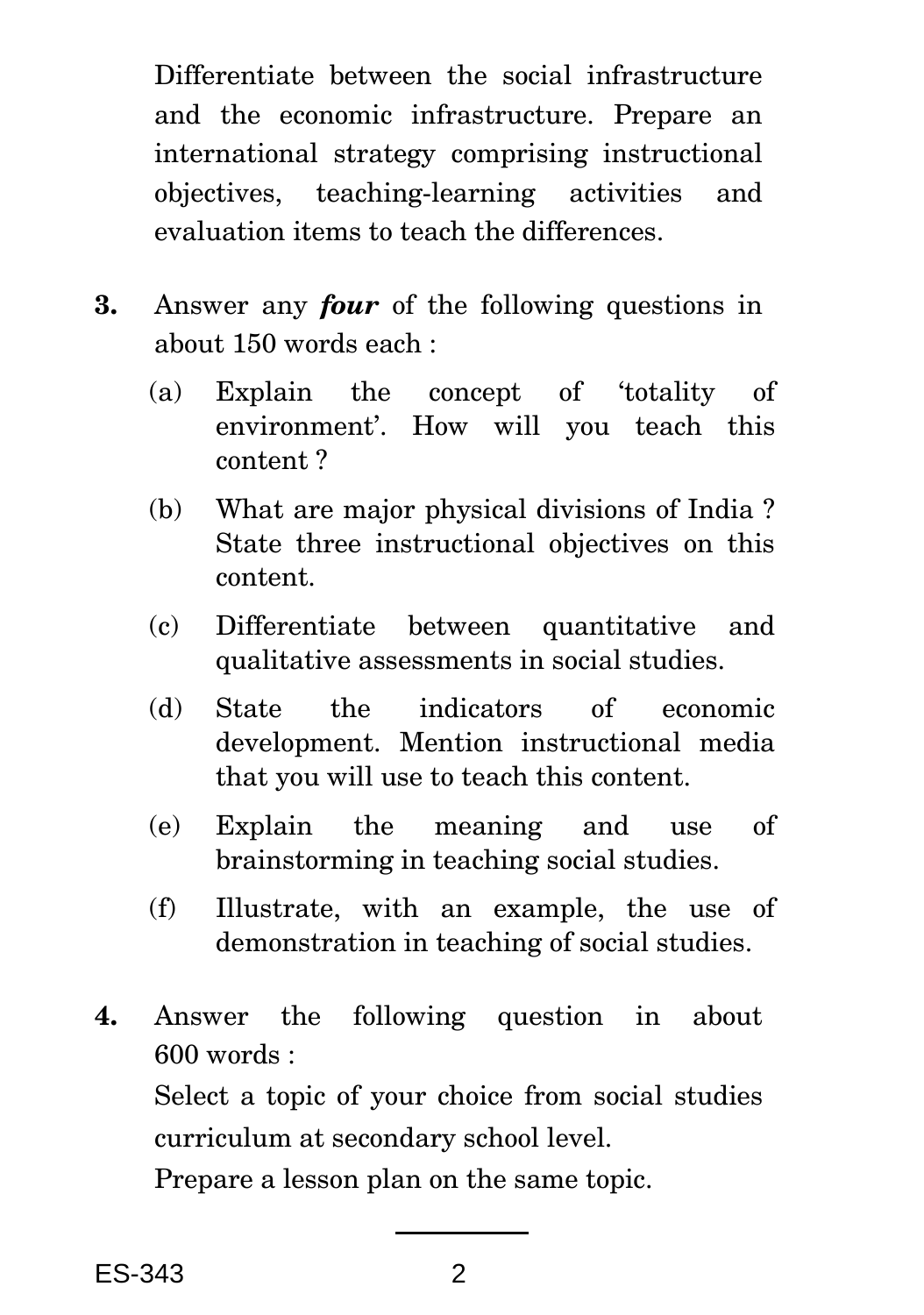$$.$ एस.- $343$ 

# शिक्षा में स्नातक उपाधि कार्यक्रम सत्रांत परीक्षा जून, 2021

# ई.एस.-343: सामाजिक अध्ययन का अध्यापन

समय : 3 घण्टे

अधिकतम् भारिता • 70%

नोट : सभी चारों प्रश्न अनिवार्य हैं । सभी प्रश्नों की भारिता समान है ।

निम्नलिखित प्रश्न का उत्तर लगभग 600 शब्दों में दीजिए :  $1.$ सामाजिक अध्ययन शिक्षण के अर्थ एवं उद्देश्यों की व्याख्या कीजिए । सामाजिक अध्ययन शिक्षण के विविध उपागमों की चर्चा कीजिए ।

### अथवा

समूह-निर्देशित अनुदेशन आगतों (inputs) से आप क्या समझते हैं ? माध्यमिक स्तर पर सामाजिक अध्ययन शिक्षण में प्रयोग होने वाले विभिन्न समूह-निर्देशित अनुदेशन आगतों (inputs) का वर्णन कीजिए ।

निम्नलिखित प्रश्न का उत्तर लगभग 600 शब्दों में दीजिए :  $2.$ भौगोलिक खोजों के क्या प्रभाव थे ? इस विषय-वस्तु को पढ़ाने के लिए अनुदेशन उद्देश्यों, शिक्षण-अधिगम क्रियाकलापों तथा मूल्यांकन मदों सहित एक अनुदेशन योजना बनाइए ।

#### अथवा